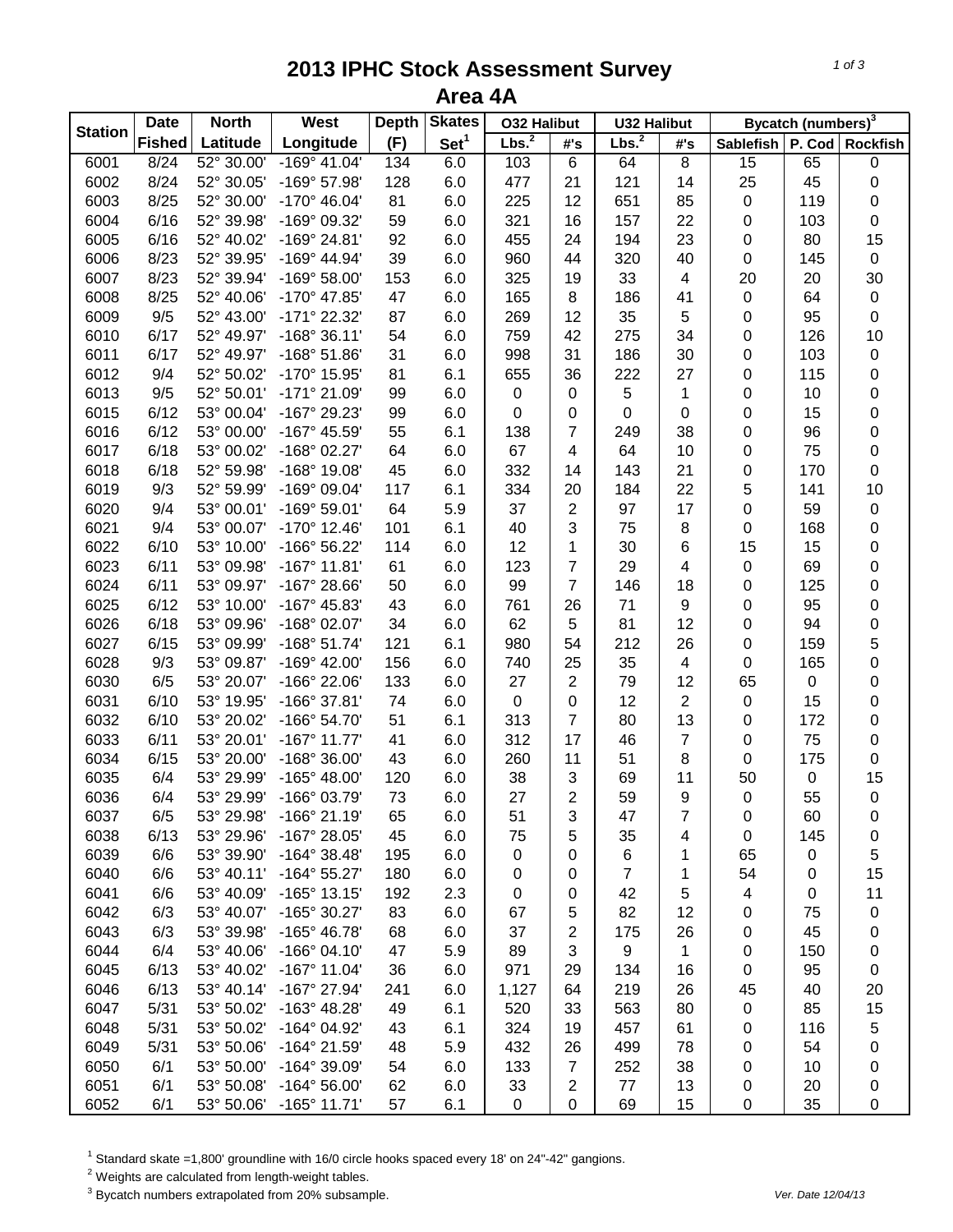## **2013 IPHC Stock Assessment Survey Area 4A**

| <b>Station</b> | <b>Date</b>   | <b>North</b> | West                  | <b>Depth</b> | <b>Skates</b>    | <b>032 Halibut</b> |                         | <b>U32 Halibut</b> |                  | Bycatch (numbers) <sup>3</sup> |           |                 |
|----------------|---------------|--------------|-----------------------|--------------|------------------|--------------------|-------------------------|--------------------|------------------|--------------------------------|-----------|-----------------|
|                | <b>Fished</b> | Latitude     | Longitude             | (F)          | Set <sup>1</sup> | Lbs. <sup>2</sup>  | #'s                     | Lbs. <sup>2</sup>  | #'s              | <b>Sablefish</b>               |           | P. Cod Rockfish |
| 6053           | 6/3           | 53° 50.10'   | $-165^{\circ} 29.57'$ | 52           | 6.0              | 36                 | $\overline{2}$          | 81                 | 11               | 0                              | 114       | $\pmb{0}$       |
| 6054           | 6/2           | 53° 50.07'   | $-165^{\circ}$ 46.10' | 42           | 6.0              | 111                | 4                       | 44                 | 8                | 0                              | 130       | $\pmb{0}$       |
| 6055           | 6/2           | 53° 50.22'   | $-166°03.19'$         | 42           | 6.0              | 115                | 7                       | 311                | 49               | 0                              | 20        | $\pmb{0}$       |
| 6056           | 6/2           | 53° 49.99'   | -166° 19.93'          | 143          | 5.8              | 118                | 5                       | 61                 | $\bf 8$          | 0                              | 174       | $\pmb{0}$       |
| 6057           | 5/29          | 54° 00.05'   | -164° 05.63'          | 41           | 6.0              | 325                | 22                      | 364                | 51               | 0                              | 50        | $\pmb{0}$       |
| 6058           | 5/29          | 54° 00.05'   | -164° 22.75'          | 54           | 5.8              | 60                 | 5                       | 112                | 20               | 0                              | 63        | $\mathbf 0$     |
| 6059           | 5/30          | 53° 59.94'   | $-164^{\circ}$ 40.03' | 54           | 5.9              | 107                | 8                       | 261                | 36               | 0                              | 20        | $\mathbf 0$     |
| 6060           | 6/25          | 54° 00.03'   | $-164^{\circ} 56.98'$ | 44           | 6.0              | 68                 | 5                       | 93                 | 15               | 0                              | 149       | $\mathbf 0$     |
| 6061           | 6/25          | 54° 00.00'   | -165° 11.89'          | 41           | 6.0              | 519                | 21                      | 457                | 69               | 0                              | $\pmb{0}$ | $\pmb{0}$       |
| 6062           | 6/7           | 54° 00.00'   | -165° 29.01'          | 40           | 6.0              | 110                | 6                       | 62                 | 9                | 0                              | 80        | $\mathbf 0$     |
| 6063           | 6/7           | 54° 00.02'   | -165° 46.26'          | 48           | 6.0              | 930                | 36                      | 339                | 41               | 0                              | $\pmb{0}$ | $\mathbf 0$     |
| 6064           | 5/29          | 54° 10.04'   | -164° 04.09'          | 39           | 6.0              | 11                 | 1                       | 80                 | 11               | 0                              | 190       | $\mathbf 0$     |
| 6065           | 5/30          | 54° 10.07'   | -164° 25.25'          | 48           | 6.0              | 63                 | 5                       | 190                | 29               | 0                              | 40        | $\pmb{0}$       |
| 6066           | 5/30          | 54° 08.98'   | $-164^{\circ}$ 42.02' | 41           | 5.9              | 138                | 6                       | 55                 | 10               | 0                              | 188       | 0               |
| 7001           | 6/24          | 54° 30.01'   | $-165^{\circ}$ 44.00' | 205          | 6.0              | 75                 | 6                       | 878                | 131              | 0                              | 0         | $\mathbf 0$     |
| 7002           | 6/23          | 54° 30.02'   | -166° 19.00'          | 270          | 6.0              | 832                | 36                      | 63                 | 7                | 5                              | 0         | $\mathbf 0$     |
| 7003           | 6/23          | 54° 30.00'   | -166° 32.53'          | 264          | 6.0              | 513                | 26                      | 10                 | 1                | 20                             | 0         | $\mathbf 0$     |
| 7004           | 6/22          | 54° 29.98'   | -166° 53.02'          | 261          | 5.9              | 144                | $\overline{7}$          | $\pmb{0}$          | 0                | 50                             | 0         | 10              |
| 7006           | 6/26          | 54° 40.01'   | -165° 26.05'          | 112          | 6.0              | 0                  | 0                       | 140                | 20               | 0                              | 60        | $\mathsf 0$     |
| 7007           | 6/24          | 54° 40.00'   | -165° 43.22'          | 183          | 6.1              | 215                | 15                      | 479                | 62               | 0                              | 35        | $\pmb{0}$       |
| 7008           | 6/24          | 54° 40.00'   | $-166^{\circ}$ 00.96' | 180          | 6.0              | 220                | 14                      | 721                | 88               | 5                              | 10        | $\pmb{0}$       |
| 7009           | 6/23          | 54° 39.94'   | $-166^{\circ}$ 18.00' | 174          | 6.0              | 228                | 15                      | 135                | 16               | 0                              | 15        | $\pmb{0}$       |
| 7010           | 6/22          | 54° 39.99'   | $-166°35.01'$         | 185          | 6.0              | 741                | 45                      | 174                | 20               | 5                              | 0         | 5               |
| 7011           | 6/22          | 54° 40.05'   | $-166°53.01'$         | 208          | 6.0              | 983                | 53                      | 78                 | $\boldsymbol{9}$ | 0                              | 0         | $\mathsf 0$     |
| 7013           | 6/26          | 54° 50.05'   | -165° 25.00'          | 82           | 5.9              | 63                 | $\overline{\mathbf{4}}$ | 123                | 16               | 0                              | $\pmb{0}$ | $\mathbf 0$     |
| 7014           | 6/26          | 54° 50.00'   | -165° 42.86'          | 85           | 6.0              | 36                 | 3                       | 273                | 44               | 0                              | 60        | $\pmb{0}$       |
| 7015           | 6/27          | 54° 49.99'   | -166° 00.00'          | 85           | 6.0              | 184                | 11                      | 111                | 14               | 0                              | 60        | 0               |
| 7016           | 6/27          | 54° 50.00'   | -166° 17.96'          | 90           | 6.0              | 179                | 11                      | 15                 | $\overline{2}$   | 0                              | 125       | $\mathbf 0$     |
| 7017           | 6/27          | 54° 50.00'   | -166° 35.05'          | 108          | 6.0              | 224                | 11                      | 33                 | 4                | 0                              | 30        | $\mathbf 0$     |
| 7021           | 6/28          | 55° 00.00'   | -166° 34.05'          | 80           | 6.0              | 249                | 14                      | 34                 | 4                | 0                              | 50        | $\mathbf 0$     |
| 7022           | 6/28          | 55° 00.00'   | -166° 52.00'          | 84           | 6.0              | 261                | 13                      | 22                 | 3                | 0                              | 20        | $\mathbf 0$     |
| 7025           | 6/28          | 55° 10.00'   | -166° 34.05'          | 77           | 6.0              | 417                | 19                      | 47                 | 6                | 0                              | 125       | $\mathbf 0$     |
| 7026           | 6/28          | 55° 10.00'   | $-166°51.00'$         | 79           | 6.0              | 288                | 15                      | 74                 | 9                | 0                              | 65        | $\mathbf 0$     |
| 7028           | 8/18          | 55° 09.98'   | $-167^{\circ}$ 26.01' | 88           | 6.0              | 315                | 19                      | 146                | 17               | 0                              | 111       | $\mathbf 0$     |
| 7029           | 8/18          | 55° 09.99'   | $-167^\circ$ 44.00    | 166          | 6.0              | 370                | 23                      | 126                | 14               | 0                              | 44        | 0               |
| 7030           | 8/18          | 55° 20.04'   | $-167^\circ$ 44.00    | 90           | 6.0              | 181                | 9                       | 112                | 14               | 0                              | 141       | 0               |
| 7031           | 6/29          | 55° 19.92'   | $-168^{\circ}$ 00.96' | 199          | 6.0              | 869                | 48                      | 78                 | 8                | 0                              | 5         | 0               |
| 7032           | 6/29          | 55° 30.04'   | -168° 00.72'          | 78           | 6.0              | 161                | 9                       | 57                 | 9                | 0                              | 135       | 0               |
| 7033           | 6/29          | 55° 30.04'   | $-168°$ 19.14'        | 136          | 6.0              | 59                 | 4                       | 35                 | 4                | 0                              | 85        | 0               |
| 7034           | 8/10          | 55° 40.09'   | -168° 37.09'          | 79           | 6.0              | 0                  | 0                       | 9                  | 1                | 0                              | 15        | 0               |
| 7035           | 8/9           | 55° 50.16'   | -168° 37.00'          | 79           | 6.0              | 151                | 6                       | 17                 | 5                | 0                              | 75        | 0               |
| 7036           | 8/10          | 55° 50.33'   | -168° 52.08'          | 121          | 6.0              | 54                 | 4                       | 28                 | 3                | 0                              | 50        | 0               |
| 7037           | 8/9           | 56° 00.09'   | -168° 19.09'          | 87           | 6.0              | 0                  | 0                       | 12                 | 2                | 0                              | 70        | 0               |
| 7038           | 8/9           | 55° 59.83'   | -168° 36.89'          | 137          | 6.0              | 374                | 12                      | 6                  | 1                | 0                              | 75        | 0               |
| 7039           | 8/6           | 56° 00.09'   | $-169°$ 48.71'        | 137          | 6.1              | 16                 | 1                       | 22                 | 3                | 0                              | 5         | 0               |
| 7040           | 8/5           | 55° 59.50'   | -170° 05.88'          | 98           | 6.0              | 86                 | 6                       | 76                 | 10               | 0                              | 5         | 0               |
| 7042           | 8/7           | 56° 09.96'   | -168° 19.04'          | 90           | 6.1              | 133                | 6                       | 128                | 17               | 0                              | 66        | $\pmb{0}$       |
| 7043           | 8/7           | 56° 10.00'   | -168° 37.39'          | 178          | 6.0              | 547                | 27                      | 15                 | $\overline{c}$   | 0                              | 145       | 10              |
| 7044           | 8/7           | 56° 10.02'   | -168° 55.20'          | 141          | 6.1              | 77                 | 5                       | 38                 | 4                | 0                              | 30        | 0               |
| 7045           | 8/6           | 56° 09.96'   | $-169°31.11'$         | 268          | 6.0              | 37                 | $\overline{c}$          | 19                 | $\overline{c}$   | 35                             | 0         | 5               |

<sup>1</sup> Standard skate =1,800' groundline with 16/0 circle hooks spaced every 18' on 24"-42" gangions.

 $2$  Weights are calculated from length-weight tables.

<sup>3</sup> Bycatch numbers extrapolated from 20% subsample. *Ver. Date 12/04/13*